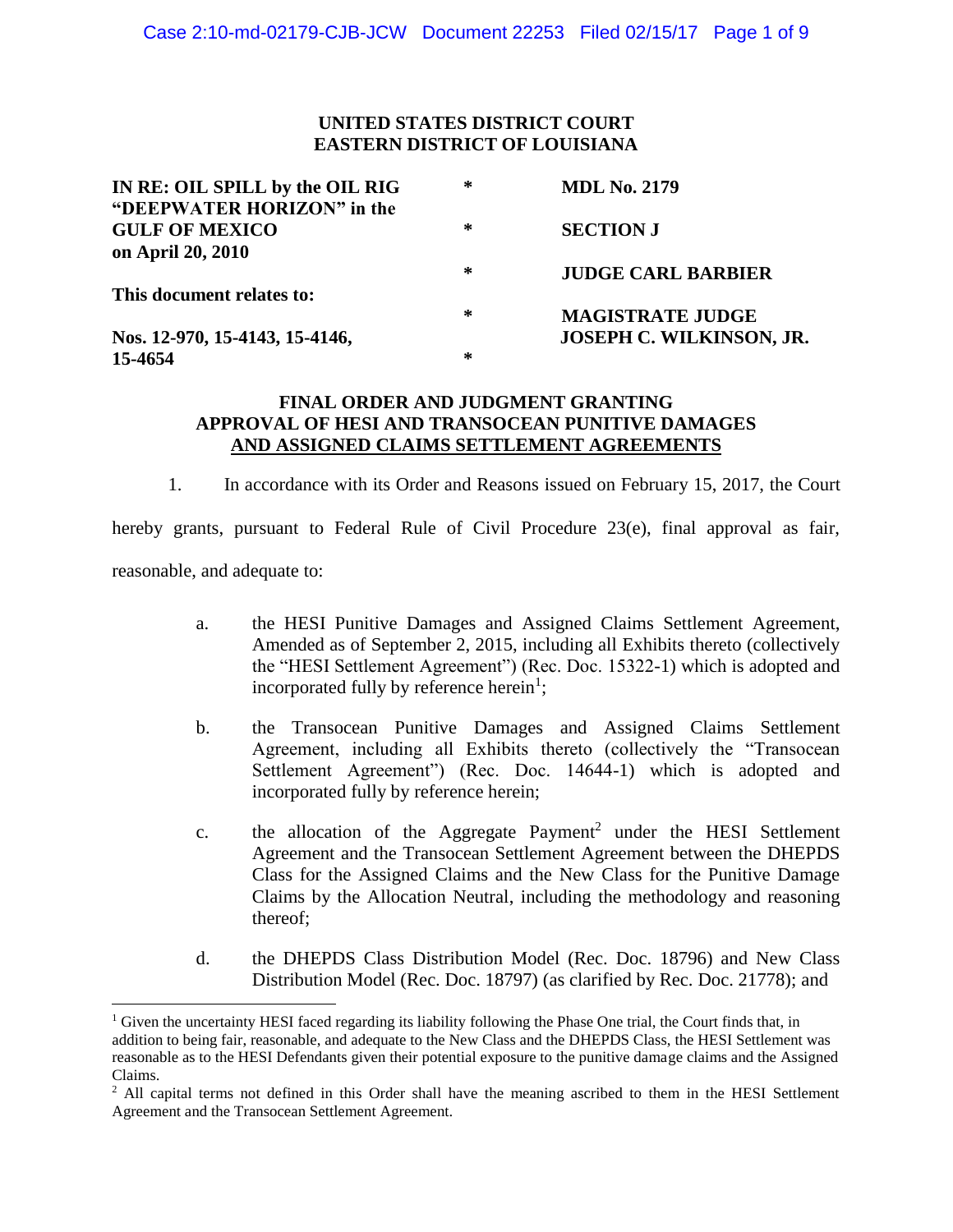e. the common benefit fee and costs award payments under the HESI Settlement Agreement and Transocean Settlement Agreement, subject to later order of the Court regarding allocation and distribution of the same.

2. The Settlement Agreements operate in all parties' best interests, offer ample remedies to the "DHEPDS Class"<sup>3</sup> and the "New Punitive Damages Settlement Class" (collectively, "Plaintiffs"), and avoid protracted litigation, among numerous other advantages. The Court denies the Motion for Leave to Intervene filed by the South Texas Shrimpers (Rec. Doc. 21717), and overrules all objections to the Distribution Models (Rec. Docs. 21604, 21716, 21719, 21723, 21739, 21740, 21741, 21745, and 21752).

3. The Court confirms certification of the New Punitive Damages Settlement Class (sometimes referred to as the "New Class") as defined in Exhibit A, for settlement purposes only, pursuant to Federal Rule of Civil Procedure  $23(a)(1)-(4)$  and  $(b)(3)$ . This New Class includes all potential claimants who have standing to bring claims against Halliburton Energy Services, Inc. ("HESI") and the Transocean entities ("Transocean") under general maritime law as interpreted by *Robins Dry Dock v. Flint*, 275 U.S. 203 (1927), *State of Louisiana ex. Rel. Guste v. M/V Testbank*, 753 F.2d 1019 (5th Cir. 1985), and their progeny. Those excluded from the New Class are (a) any New Class Member who timely and properly elected to opt out of the New Class under procedures established by the Court<sup>4</sup>; (b) defendants in MDL 2179; (c) the Court, including any sitting judges on the United States District Court for the Eastern District of Louisiana, their law clerks serving during the pendency of MDL 2179, and any immediate family members of any such judge or law clerk; (d) Governmental Organizations (not including any Local Government); (e) any Natural Person or Entity who or that made a claim to the GCCF, was

<sup>3</sup> DHEPDS Class means the *Deepwater Horizon* Economic and Property Damages Settlement Class defined in the DHEPDS, formally certified by this Court in the Order and Judgment of December 21, 2012 [Rec. Doc. 8139] (sometimes referred to as "Old Class").

<sup>4</sup> *See* Rec. Doc. 21888-1 (noting 36 timely opt-outs, 6 of which had been revoked).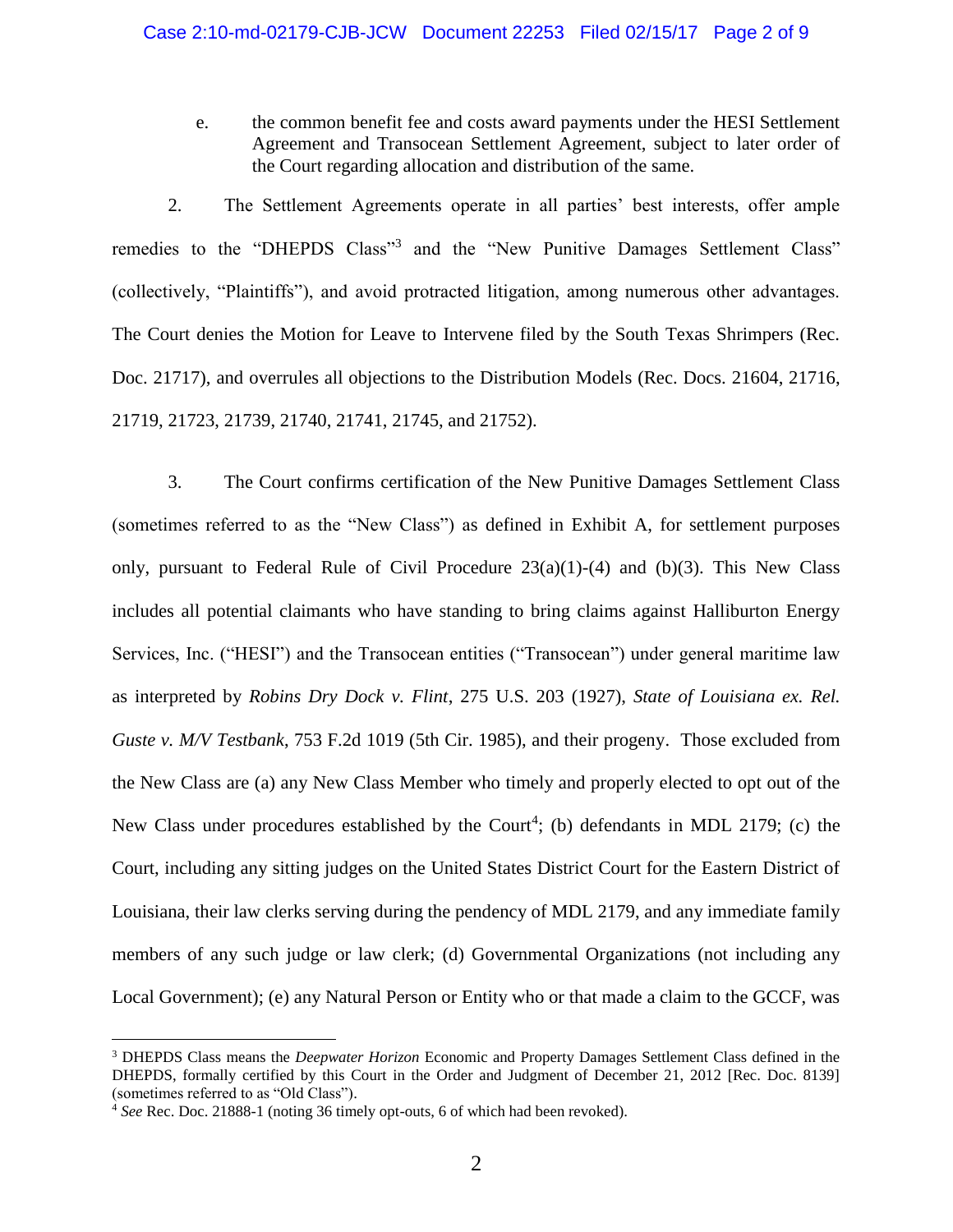#### Case 2:10-md-02179-CJB-JCW Document 22253 Filed 02/15/17 Page 3 of 9

paid, and executed a valid GCCF Release and Covenant Not to Sue, not including any GCCF Release and Covenant Not to Sue covering only Bodily Injury Claims; (f) BP Released Parties and individuals who were employees of BP Released Parties during the Class Period; (g) HESI and Individuals who were employees of HESI during the Class Period; and (h) Transocean and individuals who were employees of Transocean during the Class Period.

4. The Court confirms the appointment of Lead Settlement Class Counsel, New Class Counsel on behalf of the New Class, and the Class Representatives.

5. The Court confirms the appointment of the Claims Administrator and Claims Administration Vendors.

6. The Court finds that the Settlement Fund fulfills the requirements for a qualified settlement fund under Section 468B(d)(2) of the Internal Revenue Code and Treasury Regulation Section 1.468B-1, et. seq. The Court reconfirms the appointment of UBS as Escrow Agent of the Settlement Fund, pursuant to the terms and conditions of the Escrow Agreement submitted for approval by the parties to the Amended Settlement Agreement (Rec. Doc. 13649).

7. The Court finds that the New Class Notice Plan satisfied, and continues to satisfy, the requirements of Federal Rules of Civil Procedure  $23(c)(2)(B)$  and  $23(e)(1)$  and the Due Process Clause of the United States Constitution, constituting the best notice that is practicable under the circumstances of this litigation.

8. The Court finds that the Settlement Agreement, with respect to Class Members who are minors, lack capacity, or are incompetent, is fair, reasonable, and adequate.

9. The Court finds that the New Class Releases and Individual Release (if necessary) of HESI and Transocean, Assigned Claims Releases of HESI and Transocean, and the HESI and

3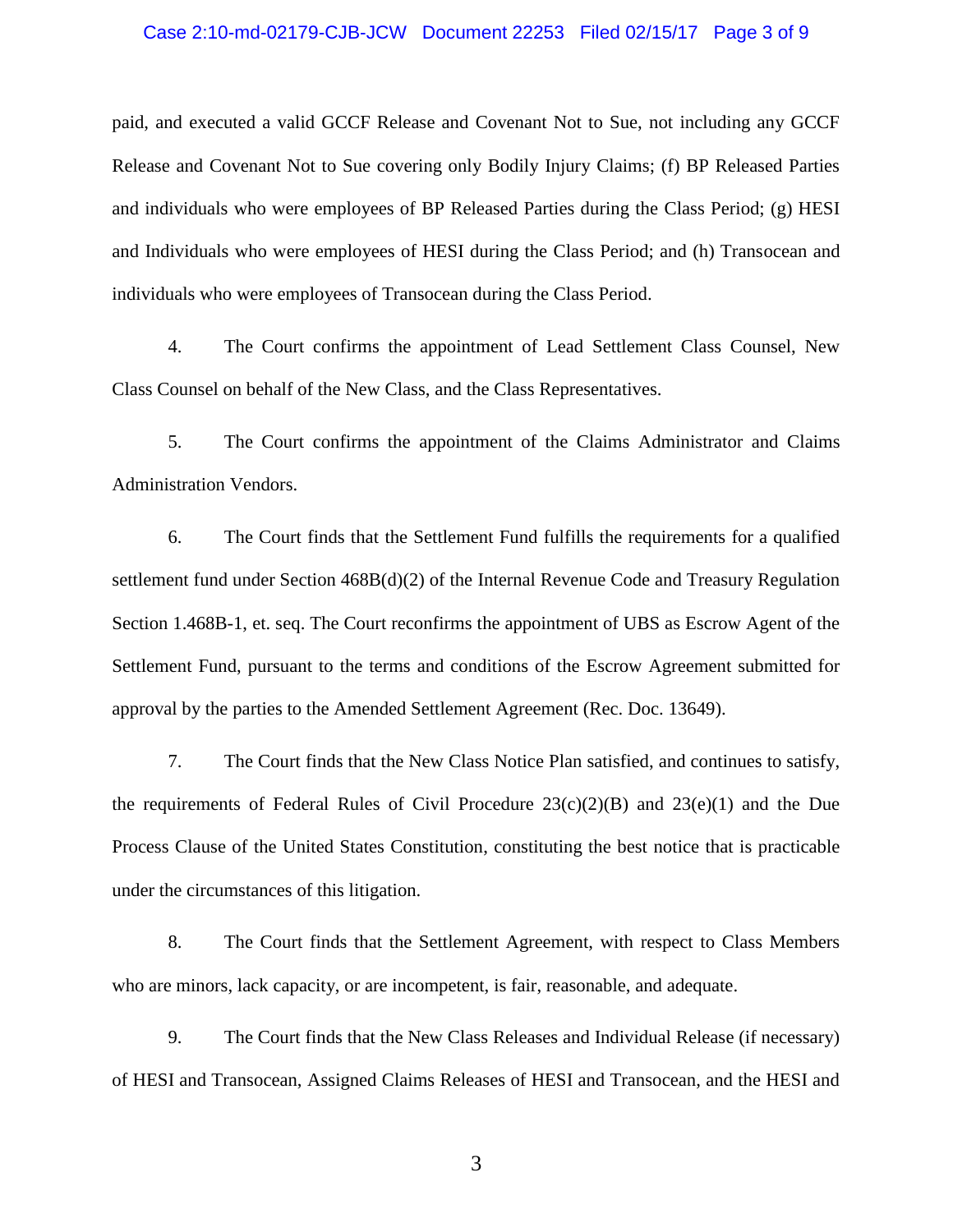#### Case 2:10-md-02179-CJB-JCW Document 22253 Filed 02/15/17 Page 4 of 9

Transocean Releases of BP contained in the Settlement Agreements are valid and enforceable and were the product of arm's length negotiation between the parties in light of prior experience by the parties in Deepwater Horizon-related litigation this Court and other courts.

10. The Settlement Agreements shall be the exclusive remedy for the New Class Actions<sup>5</sup> by the New Class and for the resolution of the Assigned Claims against HESI and Transocean by the DHEPDS Class, and Plaintiffs individually and collectively shall be permanently barred and enjoined, directly or indirectly, from commencing, asserting, and recovering any and all New Class Released Claims against any HESI Released Parties or Transocean Released Parties or Assigned Claims against the HESI Released Parties or Transocean Released Parties other than those received for the Released Claims under the terms of the Settlement Agreements. The Court shall have continuing and exclusive jurisdiction over HESI, Transocean, the New Class Members, Lead Settlement Counsel, New Class Counsel, and the Class Representatives to interpret, administer, implement, and enforce the Settlement Agreements in accordance with its terms, including through injunctive or declaratory relief. The Court does this in keeping with *Kokkonen v. Guardian Life Ins. Co. of Am.*, 511 U.S. 375 (1994) which requires a Court to speak clearly when entering a settlement agreement if it wishes to retain jurisdiction.

11. In consideration of the benefits provided under these Settlement Agreements, all of the New Class Released Claims asserted by the New Class against the HESI Released parties and the Transocean Released Parties are dismissed with prejudice pursuant to Federal Rule of Civil Procedure 41(a)(2). This Order and Judgment does not release or dismiss those claims expressly excluded by the Settlement Agreement.

<sup>5</sup> New Class Actions shall have the meaning described in the HESI and Transocean Settlement Agreements and as specifically defined in paragraph 25 of this Order.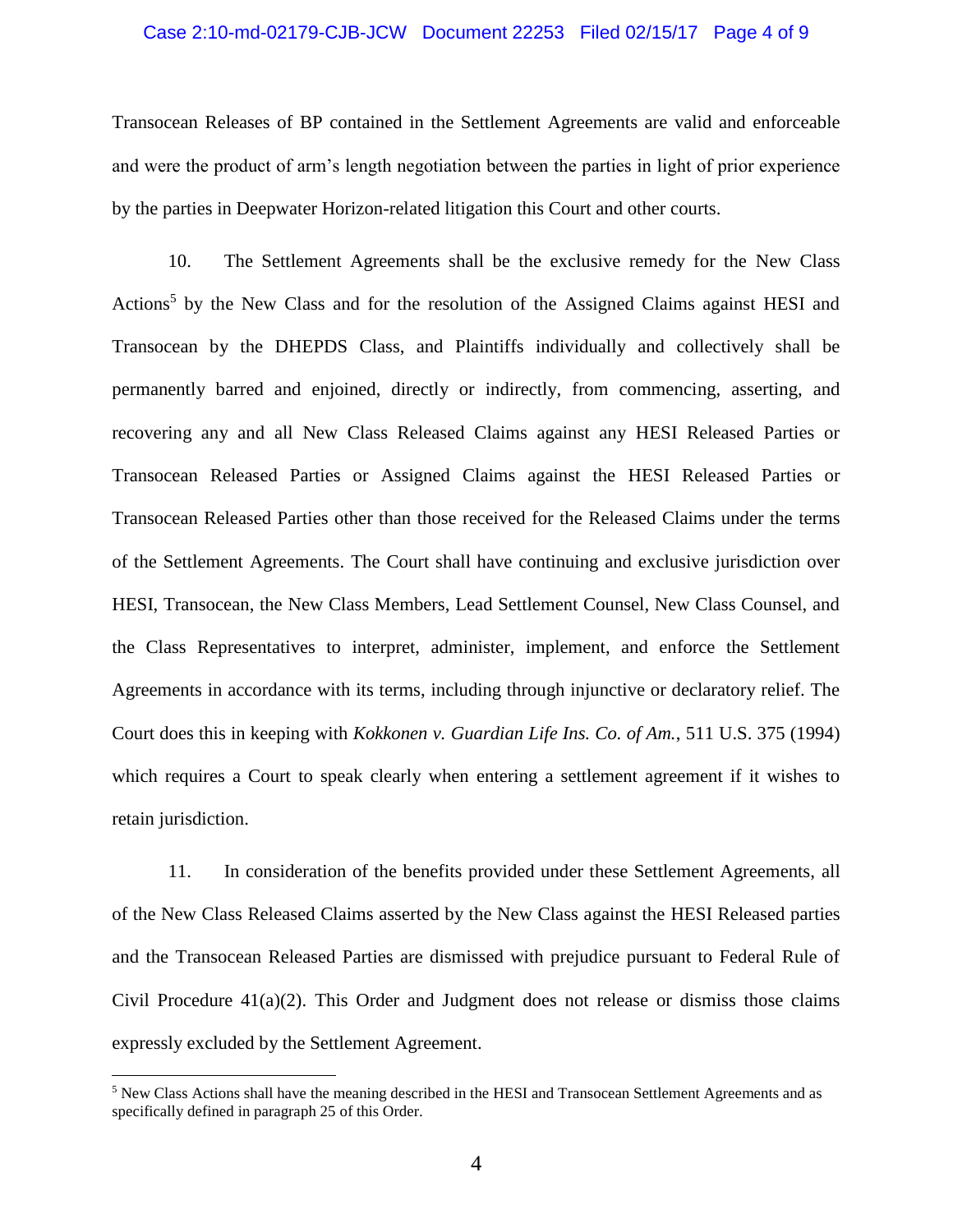#### Case 2:10-md-02179-CJB-JCW Document 22253 Filed 02/15/17 Page 5 of 9

12. The Court orders the dismissal with prejudice pursuant to Federal Rule of Civil Procedure  $41(a)(2)$  of all the lawsuits asserting New Class Released Claims, but only to the extent of the New Class Released Claims.

13. The Court permanently bars and enjoins each DHEPDS Class Member and New Class Member from commencing, filing, initiating, asserting, instituting, maintaining, consenting to and/or prosecuting any judicial, arbitral, or regulatory action against the Released Parties with respect to the Released Claims.

14. If the DHEPDS Class, New Class, Plaintiffs, or any Class Member commences, files, initiates, or institutes any new action or other proceeding for any Released Claims against the HESI Released parties or the Transocean Released Parties in any federal or state court, arbitration, tribunal, or administrative or other forum, such action or other proceeding shall be dismissed with prejudice and at the cost of (a) the DHEPDS Class or New Class if the DHEPDS Class or New Class brings such action or proceeding, or (b) the Plaintiffs and/or New Class Members who bring such action or proceeding, provided, however, that before any costs may be assessed, counsel for such DHEPDS Class Member or New Class Member, or, if not represented, such DHEPDS Class Member or New Class Member shall be given reasonable notice and an opportunity voluntarily to dismiss such new action or proceeding with prejudice. Furthermore, if any HESI Released Parties or Transocean Released Parties bring any legal action before any Court or arbitration, regulatory agency, or other tribunal to enforce its rights under the Settlement Agreement, such HESI Released Parties or Transocean Released Parties shall be entitled to recover any and all related costs and expenses (including attorneys' fees) from (a) the DHEPDS Class or New Class if the DHEPDS Class or New Class brings such an action, or (b) the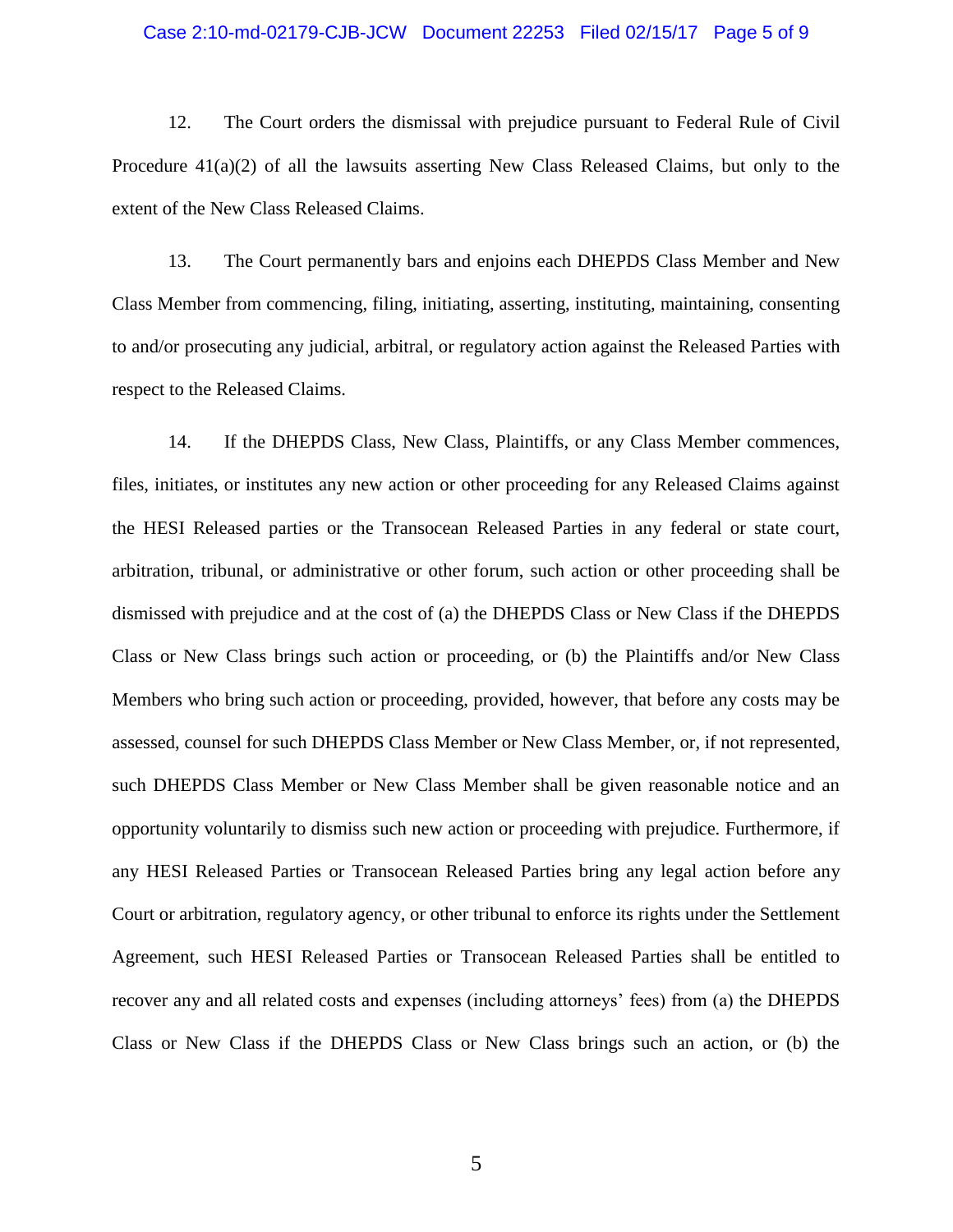#### Case 2:10-md-02179-CJB-JCW Document 22253 Filed 02/15/17 Page 6 of 9

Plaintiffs and/or New Class Members who bring such an action in violation or breach of their obligation under Section 10 of the Settlement Agreement.

15. The Court further finds that any claim meeting the definition for inclusion in The "New Class" that has not been filed is barred by the applicable statute of limitations.

16. The Court adopts, in part, this Court's Order and Reasons [As to Motions to Dismiss the B1 Master Complaint] (Rec. Doc. 3830) (the "B1 Order"), and specifically finds that the New Class includes all potential claimants who have standing to bring claims against HESI and/or Transocean under general maritime law,<sup>6</sup> and further finds that all claims under state law were properly dismissed by this Court.

17. HESI, Transocean, the DHEPDS Class, and the members of the New Class reserve their respective arguments regarding potential displacement of maritime law by the Oil Pollution Act, and nothing in this Judgment shall be interpreted as a waiver by HESI, Transocean, the DHEPDS Class, or the members of the New Class as to any arguments that were made or could have been made in support of or opposition to the Court's findings on this issue in the B1 Order, except as to Punitive Damages and Assigned Claims released as part of the HESI Settlement Agreement and Transocean Settlement Agreement.

18. The Court adopts and incorporates its January 31, 2012 Order and Reasons (Rec. Doc. 5493) that enforces HESI's indemnity rights against BP.

19. The Court adopts and incorporates its January 26, 2012 Order and Reasons (Rec. Doc. 5446) that enforces Transocean's indemnity rights against BP.

<sup>6</sup> *Robins Dry Dock v. Flint*, 275 U.S. 203 (1927); *State of Louisiana ex. Rel. Guste v. M/V Testbank*, 752 F.2d 1019 *(5th Cir. 1985)*.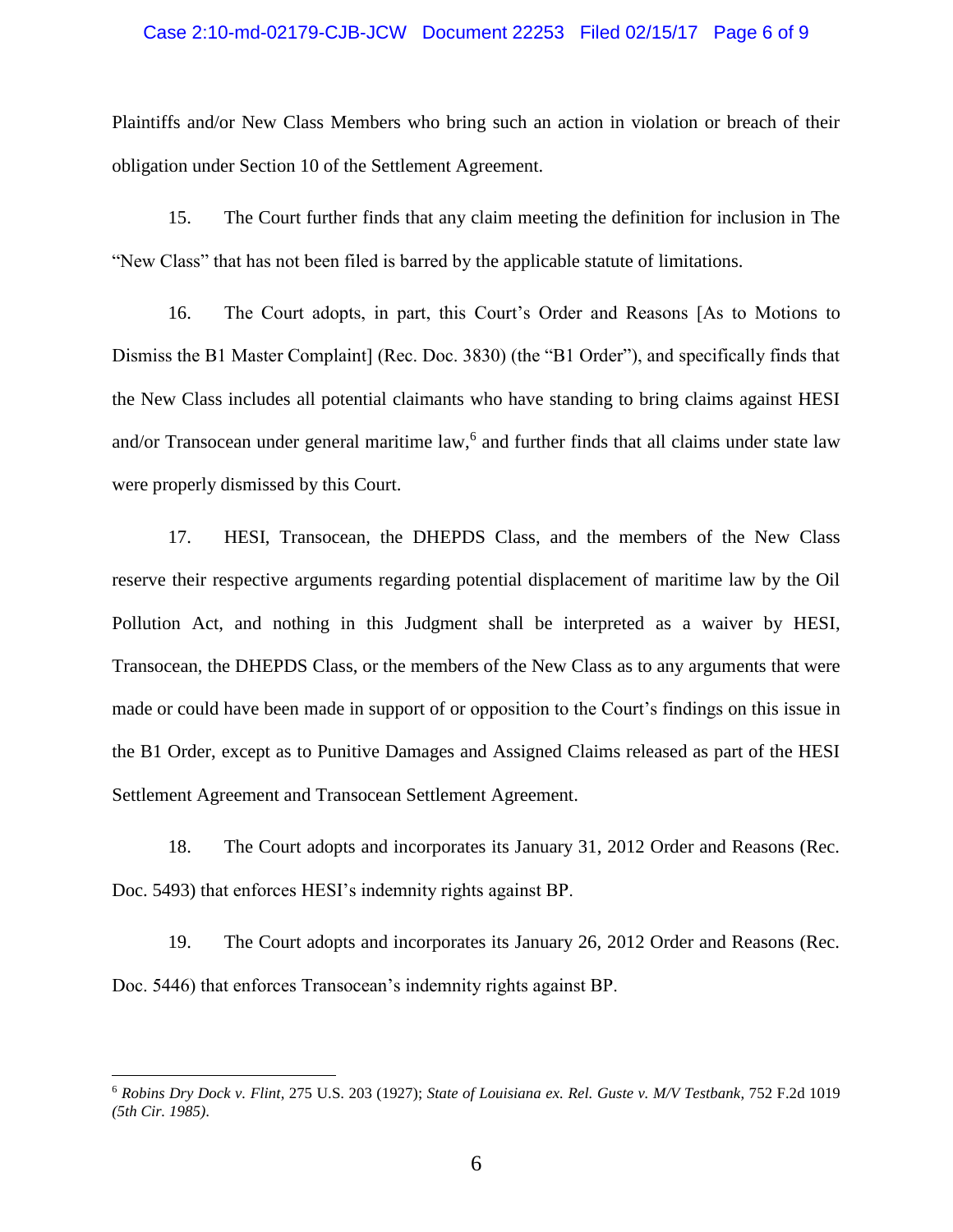#### Case 2:10-md-02179-CJB-JCW Document 22253 Filed 02/15/17 Page 7 of 9

20. The Court reaffirms the terms of Exhibit 21 to the DHEPDS specifying that compensatory damage claims of DHEPDS Class Members have been fully satisfied and that no DHEPDS Class Member is authorized to pursue or collect claims for compensatory damages against HESI or Transocean.

21. The Court reaffirms that the Assigned Claims against HESI and Transocean assigned to the DHEPDS Class were assigned to the DHEPDS Class only as a juridical entity and not to the DHEPDS Class Members individually, and that no individual DHEPDS Class Member has any individual right to pursue the Assigned Claims against either HESI or Transocean.

22. The Court finds that pursuant to the HESI Settlement Agreement, the HESI Release of BP meets any obligations the DHEPDS Class may owe to BP and any other obligation that the DHEPDS Class or DHEPDS Class Counsel owes BP under § 1.1.2.5 of the DHEPDS with respect to the HESI Settlement Agreement.

23. The Court finds that pursuant to the Transocean Settlement Agreement, the Transocean Release of BP meets any obligations the DHEPDS Class may owe to BP and any other obligation that the DHEPDS Class or DHEPDS Class Counsel owes BP under § 1.1.2.5 of the DHEPDS with respect to the Transocean Settlement Agreement.

24. The Court acknowledges and finds sufficient BP's consent to the language of the HESI Release of BP and the Transocean Release of BP, which Releases are attached as Exhibit C to the HESI Settlement Agreement and the Transocean Settlement Agreement, respectively. The Court further finds that any and all requirements under the DHEPDS regarding BP's consent have been fully satisfied.

7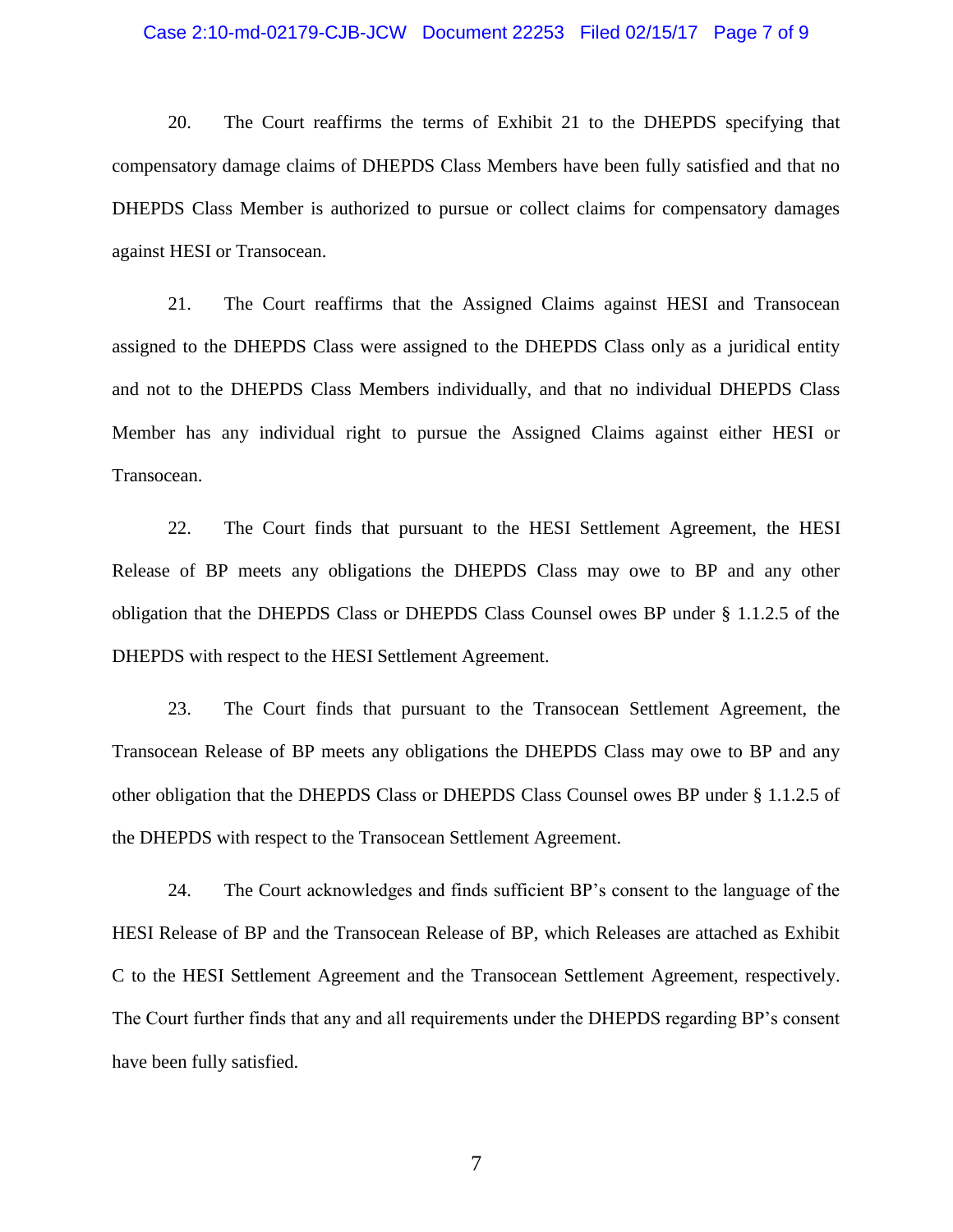#### Case 2:10-md-02179-CJB-JCW Document 22253 Filed 02/15/17 Page 8 of 9

25. The Court dismisses with prejudice the New Class Actions (filed in Case 2:15-cv-04146-CJB-JCW and Case 2:15-cv-04143-CJB-JCW) and all of the Assigned Claims<sup>7</sup> against the HESI Released Parties and the Transocean Released Parties pursuant to Federal Rule of Civil Procedure 41(a)(2) without further costs, including claims for interest, penalties, costs, and attorneys' fees.

26. The Court expressly incorporates the terms of the Settlement Agreement in this Order and Judgment and further orders that the Court retains continuing and exclusive jurisdiction over the all parties, and the Settlement Agreements, to interpret, implement, administer and enforce the Settlement Agreements, in accordance with their terms.

27. The Court also retains continuing jurisdiction over (1) the "qualified settlement funds," as defined in Section 468(d)(2) of the Internal Revenue Code of 1986, as amended, and Treasury Regulation Section 1.468B-1, created under the Settlement Agreements; (2) the Settlement Funds; and the (3) the Escrow Agent of the Settlement Funds.

28. The Court further grants approval of class counsel fees in accordance with Federal Rule of Civil Procedure 23(h), particularly the request for \$124.95 million (and any accrued interest thereon) in common benefit attorneys' fees. The Court retains continuing jurisdiction over the Attorneys' Fee Account sub-funds within the qualified Settlement Funds identified in Paragraph 27. This Order and Judgment does not address how class counsel fees will be allocated among the common benefit fee applicants.<sup>8</sup>

<sup>7</sup> The Assigned Claims against the HESI Released Parties are the subject of a new action filed in Case 2:15-cv-04654-CJB-JCW.

<sup>8</sup> The Court merely determines here the appropriate aggregate fee award to all Class Counsel and/or other Common Benefit Attorneys collectively, associated with the HESI and Transocean Settlements, leaving allocation for another day. (*See, e.g.,* PTO 59 ¶¶ 23, 24, 32, 34, Rec. Doc. 14863; Order [Appointing Special Master], Rec. Doc. 21281).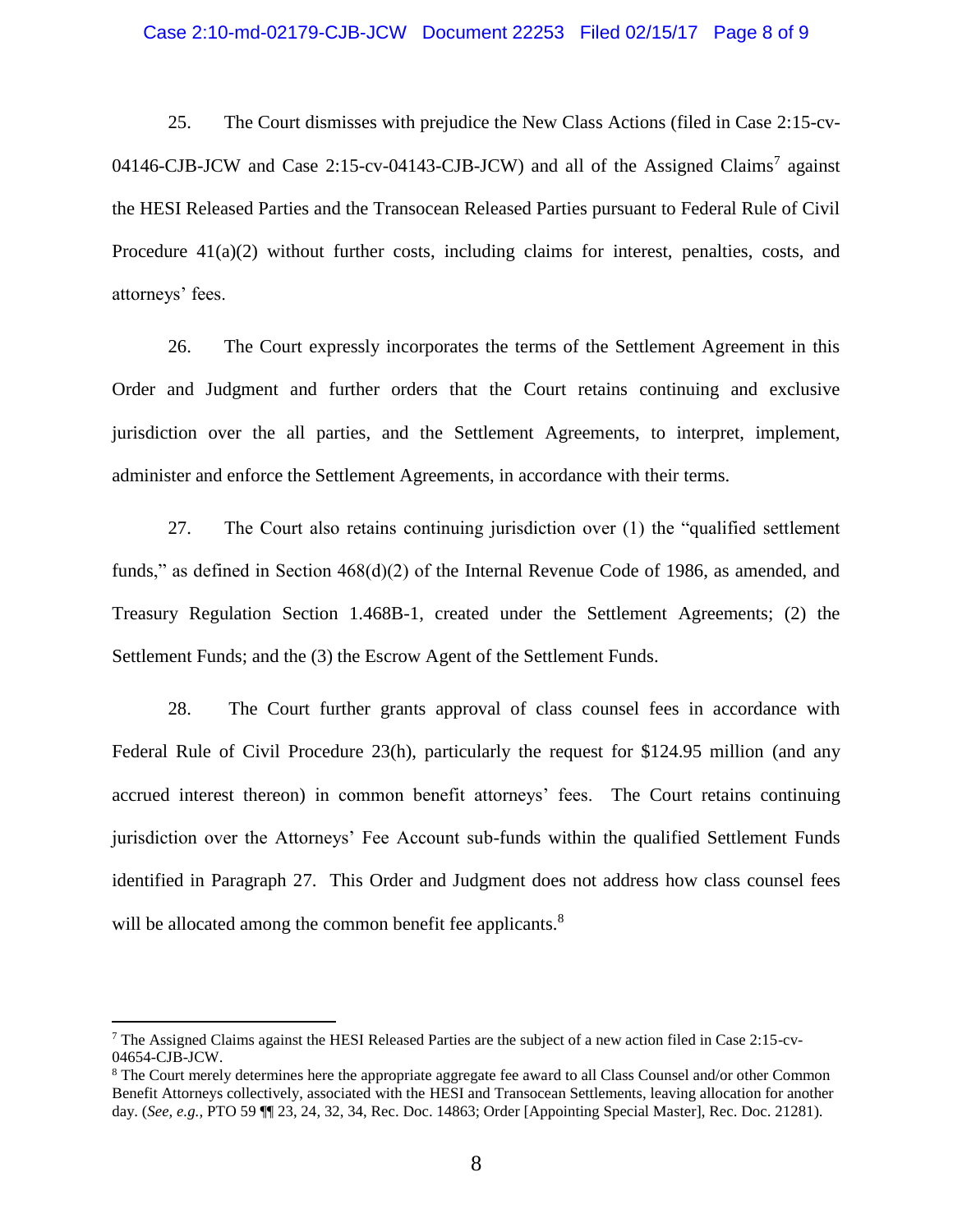#### Case 2:10-md-02179-CJB-JCW Document 22253 Filed 02/15/17 Page 9 of 9

29. The Court has considered and framed this Order and Judgment in light of Federal Rule of Civil Procedure 65(d). The incorporation of the terms of the Settlement Agreements into this Order and Judgment are for the purpose of approving and establishing the remedies available to the Plaintiffs. Those remedies are optional and not mandatory for the Plaintiffs (and the Settlement Agreement also restrains no actions by Plaintiffs). Hence, this Order and Judgment fully complies with Federal Rules of Civil Procedure 65(d)(1)(C).

New Orleans, Louisiana, this 15th day of February, 2017

Pertier CĂRL J. BĂRBIER

United States *District* Judge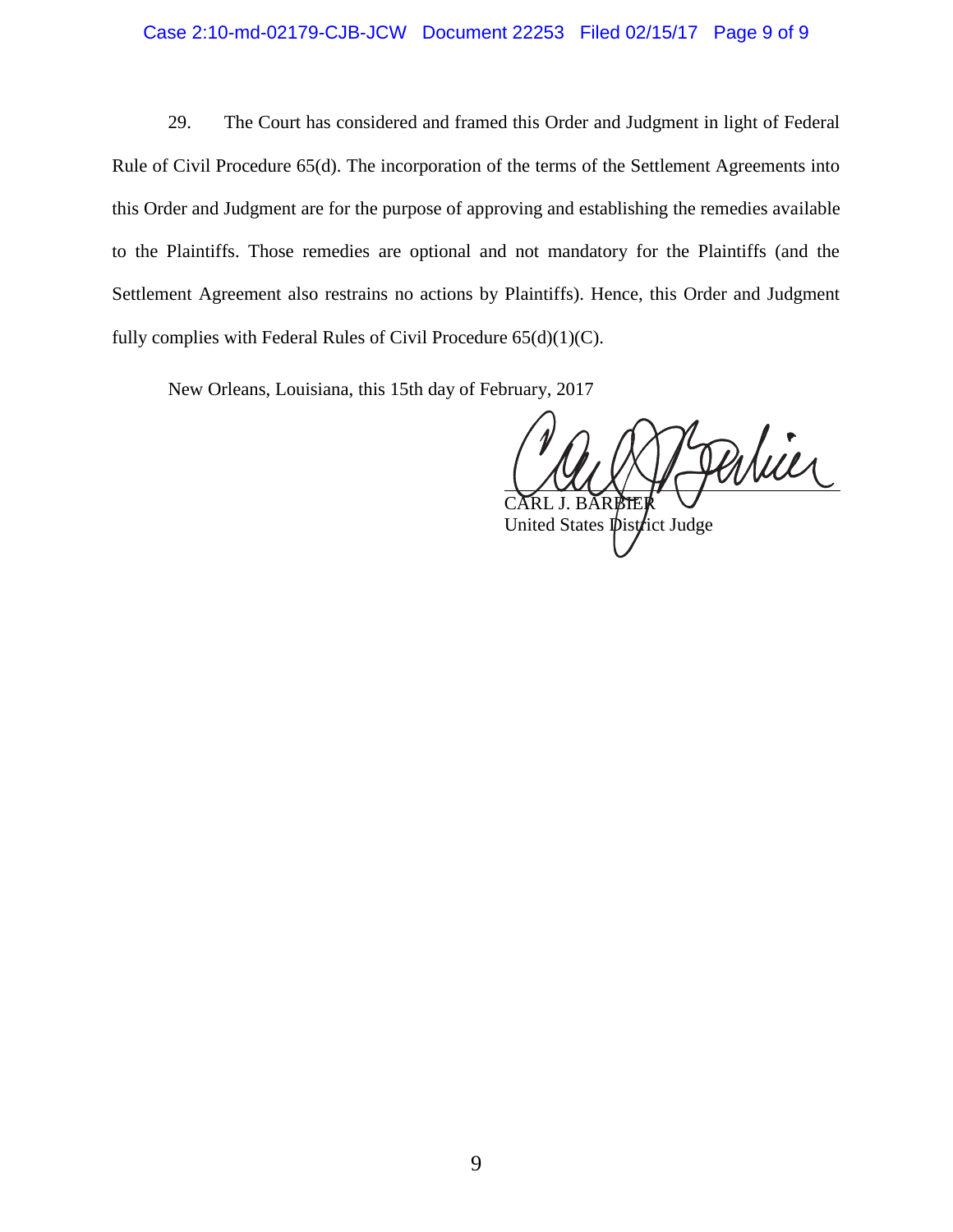# **Exhibit A**

# **New** *Deepwater Horizon* **Punitive Damages Settlement Class ("New Class") Definition.**

- a) New Class Definition
	- 1. All Natural Persons, businesses, trusts, non-profits, or any other Entity who, anytime between April 20, 2010 through April 18, 2012, owned, leased, rented, or held any proprietary interest in Real Property (a) alleged to have been touched or physically damaged by oil, other hydrocarbons, or other substances from the MC252 Well or the *Deepwater Horizon* MODU and its appurtenances (including the riser and blowout preventer), (b) alleged to have been touched or physically damaged by substances used in connection with the *Deepwater Horizon* Incident, or (c) classified as having or having had the presence of oil thereupon in the database of the *Deepwater Horizon* Unified Command Shoreline Cleanup Assessment Team ("SCAT" database).
	- 2. All Natural Persons, businesses, trusts, non-profits, or any other Entity who, anytime between April 20, 2010 through April 18, 2012, owned, chartered, leased, rented, or held any proprietary interest in Personal Property located in Gulf Coast Areas or Identified Gulf Waters, alleged to have been touched or physically damaged by (a) oil, other hydrocarbons, or other substances from the MC252 Well or the *Deepwater Horizon* MODU and its appurtenances (including the riser and blowout preventer), or (b) substances used in connection with the *Deepwater Horizon* Incident.
	- 3. All Commercial Fishermen or Charterboat Operators who, anytime from April 20, 2009 through April 18, 2012, (a) owned, chartered, leased, rented, managed, operated, utilized or held any proprietary interest in commercial fishing or charter fishing Vessels that were Home Ported in or that landed Seafood in the Gulf Coast Areas, or (b) worked on or shared an interest in catch from Vessels that fished in Specified Gulf Waters and landed Seafood in the Gulf Coast Area.
	- 4. All Natural Persons who, anytime between April 20, 2009 through April 18, 2012, fished or hunted in the Identified Gulf Waters or Gulf Coast Areas to harvest, catch, barter, consume or trade natural resources including Seafood and game, in a traditional or customary manner, to sustain basic family dietary, economic security, shelter, tool, or clothing needs.
- b) New Class Exclusions

Excluded from the New Class are the following:

- 1. Any New Class Member who timely and properly elects to opt out of the New Class under the procedures established by the Court;
- 2. Defendants in MDL 2179, and individuals who are current employees of HESI, or who were employees of HESI during the Class Period;